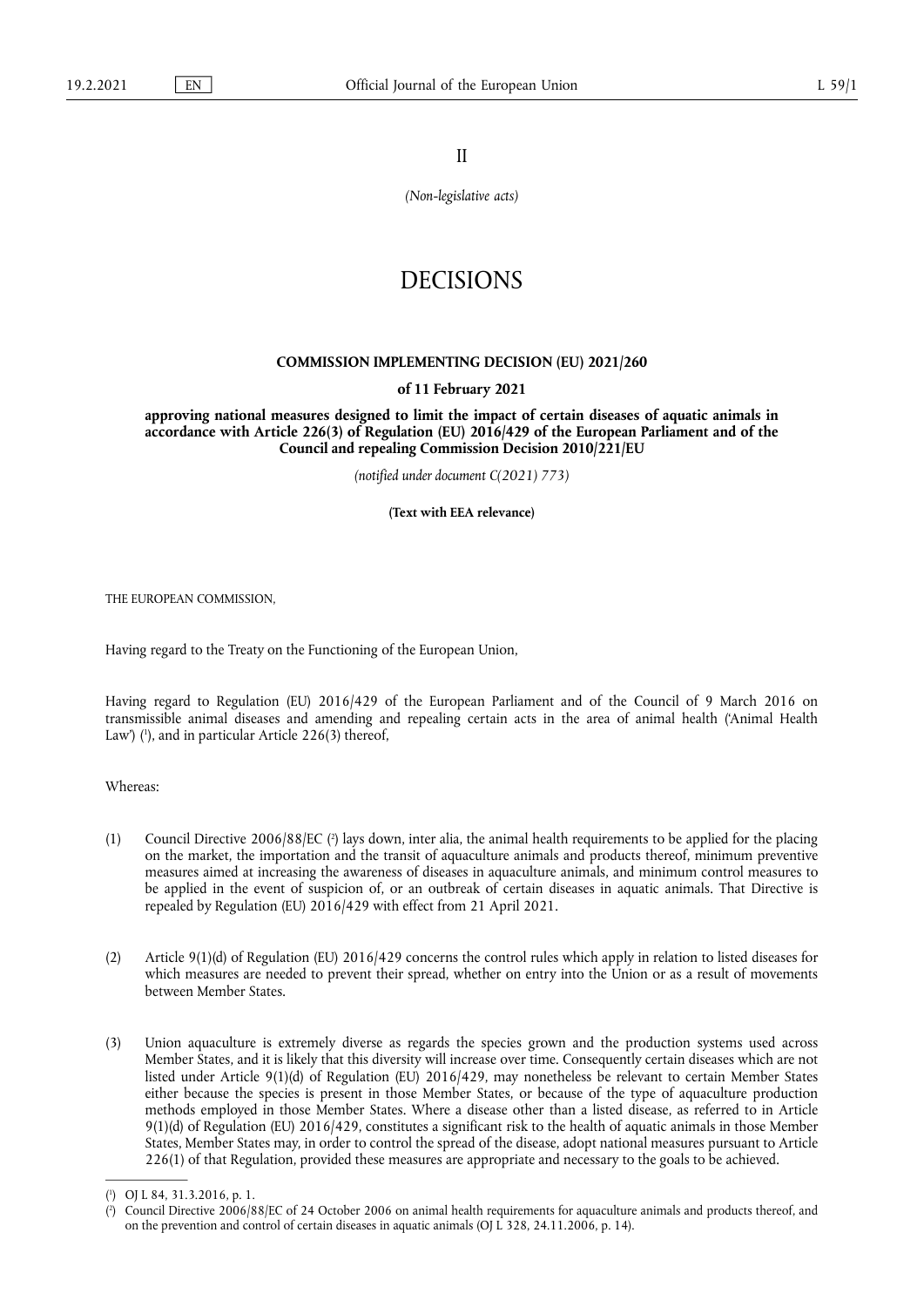- (4) In order to ensure that the national measures proposed by a Member State are appropriate and necessary, the Commission is to be notified in advance of any measures that may affect the movements of aquatic animals between Member States, so that the measures can be approved, or if necessary, amended.
- <span id="page-1-3"></span>(5) Certain Member States have received approval to adopt national measures for the purposes of limiting the impact of certain diseases on aquaculture animals pursuant to Article 43 of Directive 2006/88/EC. Commission Decision 2010/221/EU [\(](#page-1-0) 3 ) sets out the details of those Member States and the diseases for which they have national measures in place.
- <span id="page-1-4"></span>(6) Certain Member States have obtained disease-free status for Koi herpes virus disease, or are implementing an approved eradication or surveillance programme for that disease under Directive 2006/88/EC. However, Koi herpes virus disease is now listed as a category E disease pursuant to Commission Implementing Regulation (EU) 2018/1882 ( 4 [\),](#page-1-1) meaning it is a listed disease for which there is a need for surveillance within the Union. It may therefore, be considered for national measures pursuant to Article 226 of Regulation (EU) 2016/429.
- (7) To ensure a smooth transition to the new regime under Regulation (EU) 2016/429, Member States concerned are to seek approval for national measures under Article 226(2) of Regulation (EU) 2016/429 from 21 April 2021.
- <span id="page-1-5"></span>(8) The Commission has assessed the measures proposed by the Member States concerned, taking into account the standards of the World Organisation for Animal Health (OIE) ( 5 [\),](#page-1-2) and the overall impact on the Union of the diseases in question and of the measures proposed. The Commission considers that the Member States concerned have demonstrated the appropriateness and necessity of those measures to warrant their approval in order to prevent the introduction of the diseases in question in their territories, or to control their spread between Member States. The Member States concerned should be listed in the Annexes to this Decision, as appropriate.
- (9) In accordance with the Agreement on the withdrawal of the United Kingdom of Great Britain and Northern Ireland from the European Union and the European Atomic Energy Community (Withdrawal Agreement), and in particular Article 5(4) of the Protocol on Ireland/Northern Ireland in conjunction with Annex 2 to that Protocol, Regulation (EU) 2016/429, as well as the Commission acts based on it, applies to and in the United Kingdom in respect of Northern Ireland after the end of the transition period provided for in the Withdrawal Agreement. For that reason, the United Kingdom (Northern Ireland) should be listed in the Annexes to this Decision, as appropriate.
- (10) In order to protect the health status of Member States with national measures approved for a particular disease pursuant to Article 226(3) of Regulation (EU) 2016/429, consignments of species of aquatic animals which are susceptible to the diseases in question are required to originate from a Member State, or part thereof, which is free from the same disease. Such consignments are to be accompanied by an official certificate attesting to this diseasefree status.
- (11) Animal health certificates attesting as to the place of origin of a consignment destined for a Member State, or part thereof, which has national measures approved pursuant to Article 226(3) of Regulation (EU) 2016/429, are included in the relevant model official certificates for the movement of aquatic animals between Member States set

<span id="page-1-0"></span>[<sup>\(</sup>](#page-1-3) 3 ) Commission Decision 2010/221/EU of 15 April 2010 approving national measures for limiting the impact of certain diseases in aquaculture animals and wild aquatic animals in accordance with Article 43 of Council Directive 2006/88/EC (OJ L 98, 20.4.2010, p. 7).

<span id="page-1-1"></span>[<sup>\(</sup>](#page-1-4) 4 ) Commission Implementing Regulation (EU) 2018/1882 of 3 December 2018 on the application of certain disease prevention and control rules to categories of listed diseases and establishing a list of species and groups of species posing a considerable risk for the spread of those listed diseases (OJ L 308, 4.12.2018, p. 21).

<span id="page-1-2"></span><sup>(</sup> 5 [\)](#page-1-5) The OIE Aquatic Animal Health Code and the OIE Manual of Diagnostic Tests for Aquatic Animals.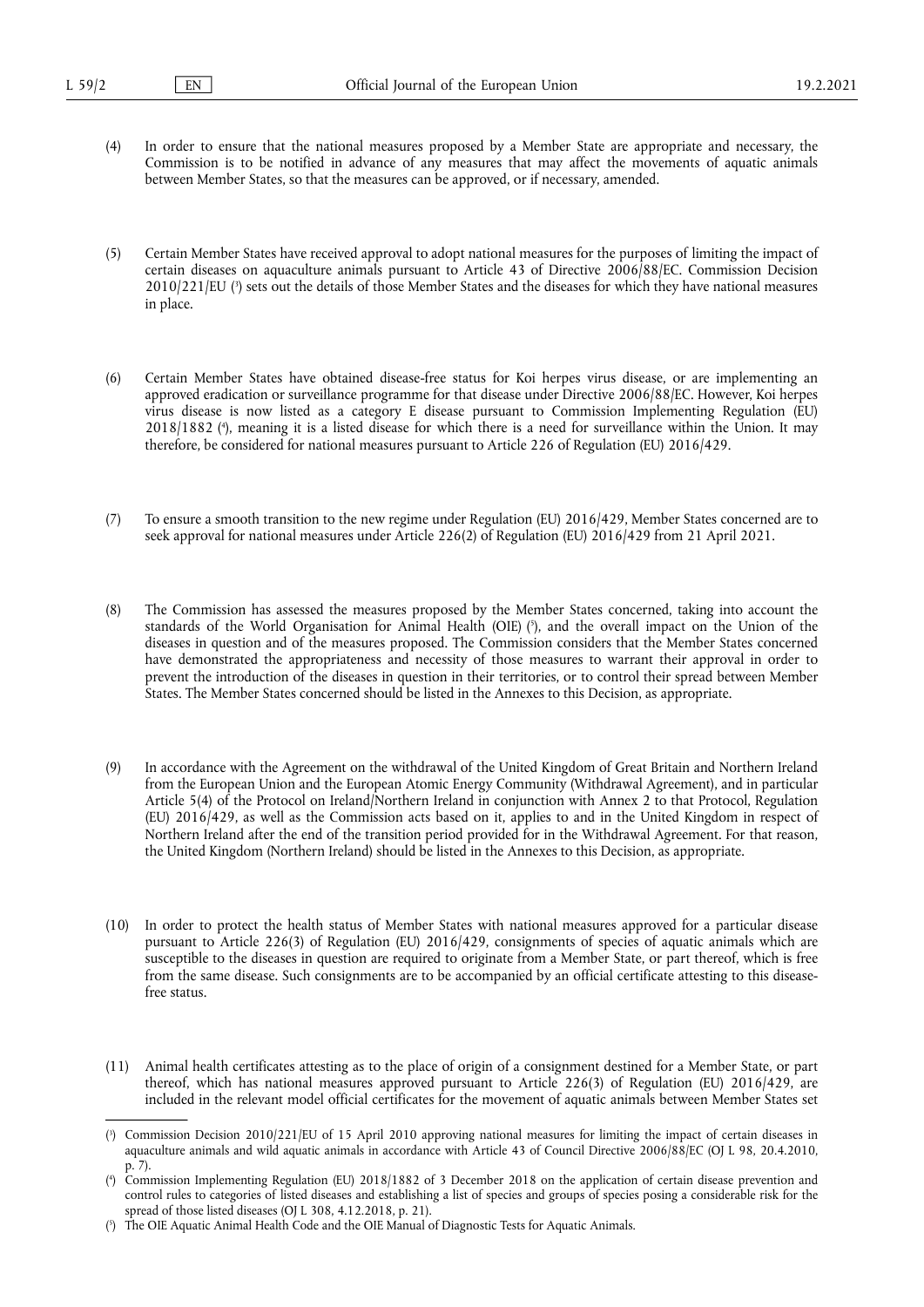<span id="page-2-2"></span>out in Commission Implementing Regulation (EU) 2020/2236 ( 6 [\).](#page-2-0) These animal health certificates are to be used when aquatic animals of listed species are destined for a Member State or part thereof for which the Commission has approved national measures in accordance with Article 226(3) of Regulation (EU) 2016/429.

- (12) The national measures approved by this Decision should only apply for as long as they continue to be appropriate and necessary in order to prevent the introduction of the diseases to the Member States concerned, or to control their spread between Member States. To allow the Commission to make a regular assessment of the appropriateness and necessity of such measures, and to provide an opportunity to amend the measures if necessary, the Member States should send an annual report to the Commission detailing the functioning of the measures in the previous year. Such annual reports and other relevant reporting should include certain information set out in Commission Implementing Regulation (EU) 2020/2002 (7[\).](#page-2-1)
- <span id="page-2-3"></span>(13) Eradication programmes approved in accordance with Article 226(3) of Regulation (EU) 2016/429 should lead to an improvement in the disease situation within a reasonable period of time. In the interest of coherence, this period of time should not be longer than the period within which an eradication programme for a category C disease is to be completed. The period of application of an eradication programme approved in accordance with Article 226(3) of Regulation (EU) 2016/429 should, therefore, not exceed 6 years from the date of its initial approval by the Commission. In duly justified cases, and at the request of the Member State concerned, the Commission should have the possibility of extending the period of application of the eradication programme for an additional 6-year period. This maximum period of application is laid down in order to give an adequate period of time within which an eradication programme may be completed, whilst at the same time, preventing the disproportionate and longlasting disruption of movements of aquatic animals within the Union.
- (14) In the interest of clarity of Union legislation, Decision 2010/221/EU should be repealed.
- (15) As Regulation (EU) 2016/429 has a date of application of 21 April 2021, this Decision should also apply from that date.
- (16) The measures provided for in this Decision are in accordance with the opinion of the Standing Committee on Plants, Animals, Food and Feed,

HAS ADOPTED THIS DECISION:

## *Article 1*

## **Subject matter and scope**

This Decision approves the national measures which have been adopted by those Member States or parts of those Member States which are listed in Annexes I and II in order to limit the impact of certain diseases affecting aquatic animals in accordance with Article 226(3) of Regulation (EU) 2016/429, and lays down:

- (a) conditions for the initial and continued approval of those measures;
- (b) restrictions on the movement of aquatic animals between Member States;
- (c) reporting obligations of Member States.

<span id="page-2-0"></span>[<sup>\(</sup>](#page-2-2) 6 ) Commission Implementing Regulation (EU) 2020/2236 of 16 December 2020 laying down rules for the application of Regulations (EU) 2016/429 and (EU) 2017/625 of the European Parliament and of the Council as regards model animal health certificates for the entry into the Union and movements within the Union of consignments of aquatic animals and of certain products of animal origin from aquatic animals, official certification regarding such certificates and repealing Regulation (EC) No 1251/2008 (OJ L 442, 30.12.2020, p. 410).

<span id="page-2-1"></span>[<sup>\(</sup>](#page-2-3) 7 ) Commission Implementing Regulation (EU) 2020/2002 of 7 December 2020 laying down rules for the application of Regulation (EU) 2016/429 of the European Parliament and of the Council with regard to Union notification and Union reporting of listed diseases, to formats and procedures for submission and reporting of Union surveillance programmes and of eradication programmes and for application for recognition of disease free status, and to the computerized information system (OJ L 412, 8.12.2020, p. 1).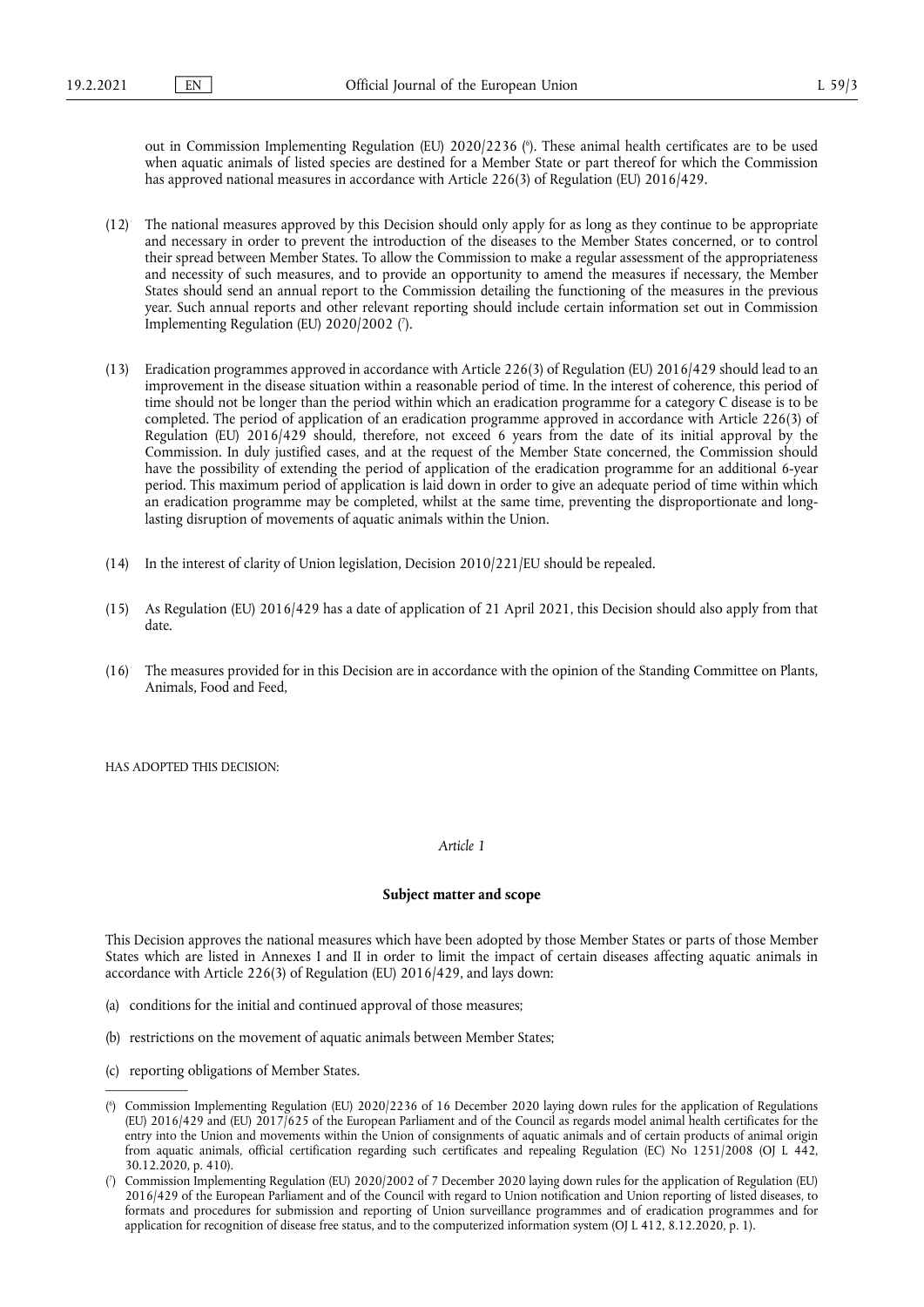#### *Article 2*

#### **Approval of national measures in disease-free areas**

The Member States or parts thereof, which are listed in the second and fourth column of the table in Annex I, are considered free from the diseases listed in the first column of that table and are granted approval to adopt national measures in accordance with Article 226(3) of Regulation (EU) 2016/429.

## *Article 3*

#### **Approval of eradication programmes for diseases which are subject to national measures**

1. The eradication programmes adopted by the Member States listed in the second column of the table in Annex II for the diseases which are subject to national measures and which are listed in the first column of that table, in respect of the areas listed in the fourth column thereof, are approved.

2. The period of application of an eradication programme shall not exceed 6 years from the date of its initial approval by the Commission. In duly justified cases, the Commission may, at the request of the Member State concerned, extend the period of application of the eradication programme for an additional 6-year period.

## *Article 4*

## **Movements between Member States or parts thereof, of aquatic animals of susceptible species which are subject to national measures including eradication programmes**

Aquatic animals of species susceptible to the diseases set out in the second column of Annex III shall only be moved to Member States or parts thereof which are listed in the second and fourth column of the tables in Annexes I or II if they:

- (a) originate from a Member State or part thereof, which is listed in the second and fourth column of the table in Annex I as being free from the disease in question; and
- (b) are accompanied by an official certificate issued by the competent authority of the Member State of origin, drawn up in accordance with an appropriate model animal health certificate set out in Chapters 1, 2, 3 or 5 of Annex I to Implementing Regulation (EU) 2020/2236, specifying the guarantees relevant for the specific national measures in question.

## *Article 5*

## **Annual reporting by Member States**

1. By 30 April each year at the latest, the Member States listed in the second column of the tables in Annexes I and II shall submit a report to the Commission on the approved national measures for the disease-free status of those Member States and parts thereof referred to in Article 2, or for the eradication programmes referred to in Article 3, as appropriate.

- 2. The report referred to in paragraph 1 shall include:
- (a) information on the measures which have been taken in the previous calendar year to maintain the disease-free status, including at least the information set out in Annex III to Implementing Regulation (EU) 2020/2002; or
- (b) information on the evolution of the eradication programme, including details of the testing which has been carried out in the previous calendar year and at least the information set out in Section 4 of Annex V to Implementing Regulation (EU) 2020/2002.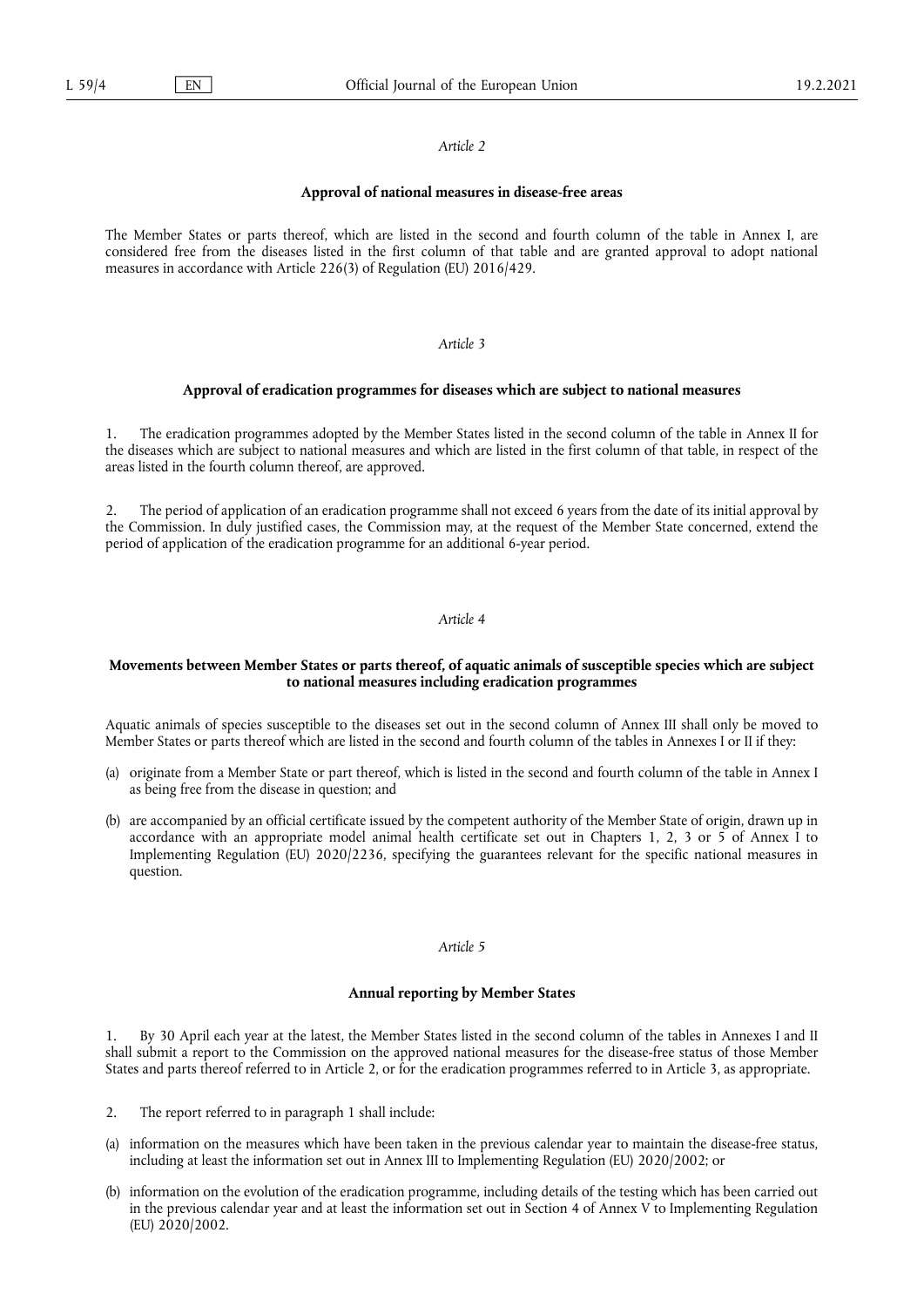3. The report referred to in paragraph 1 shall outline the reasons why the disease-free status or the eradication programme as appropriate, should continue to apply for a further calendar year. Particular reference shall be made to the availability of treatments, vaccines, disease resistant stocks, or other relevant developments should one or more of these have become a viable option for the prevention and control of the disease in question since the submission of the previous report.

## *Article 6*

## **Amendment of approved national measures**

The national measures set out in Annexes I and II may be amended by the Commission should the information referred to in Article 5(3), or other such information relating to developments in animal health, indicate that the establishment of movement restrictions between Member States is no longer necessary or justified in order to prevent the introduction, or to control the spread, of a particular disease.

## *Article 7*

#### **Repeal**

Commission Decision 2010/221/EU is repealed with effect from 21 April 2021.

## *Article 8*

## **Application**

This Decision shall apply from 21 April 2021.

#### *Article 9*

## **Addressees**

This Decision is addressed to the Member States.

Done at Brussels, 11 February 2021.

*For the Commission*  Stella KYRIAKIDES *Member of the Commission*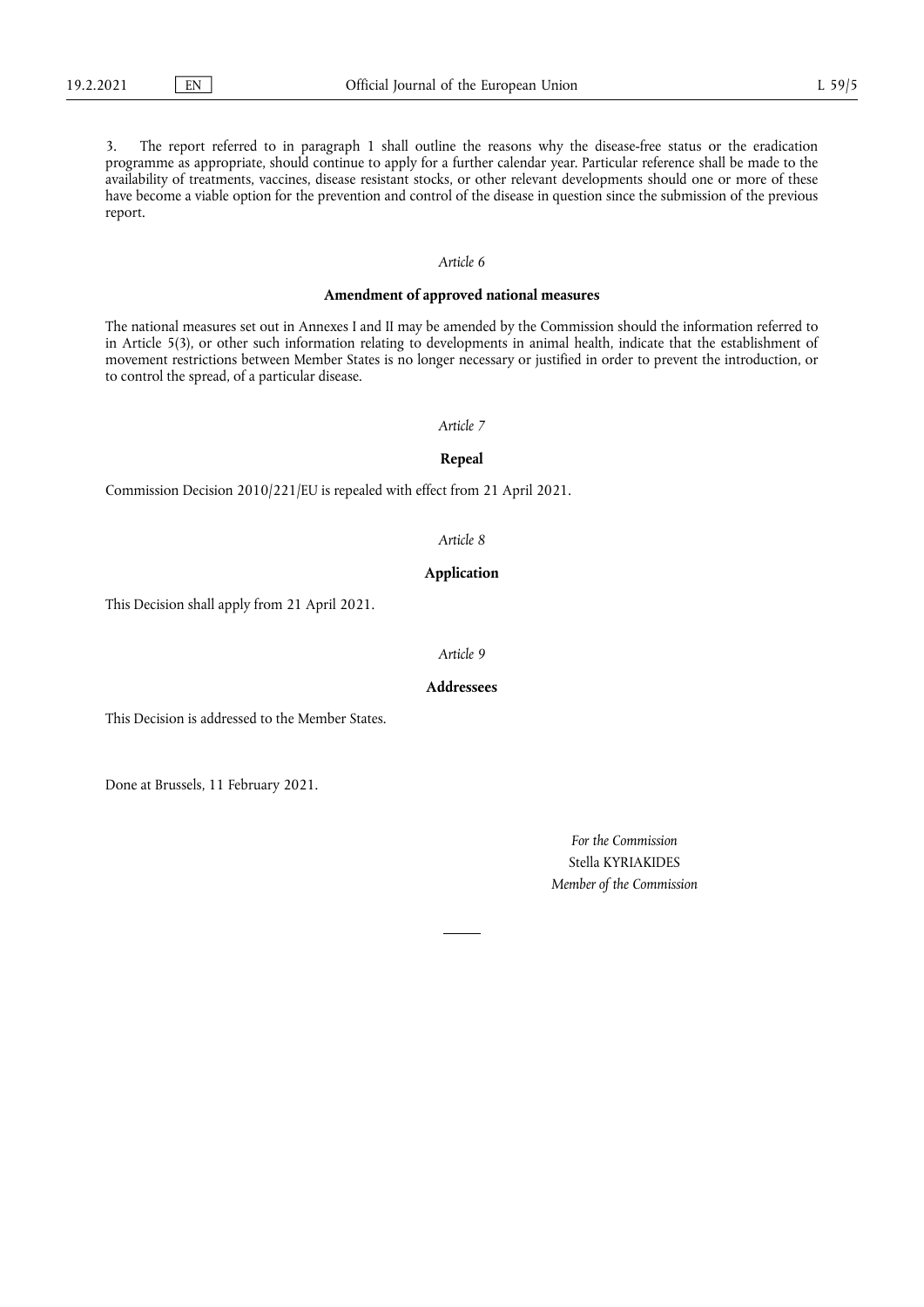## *ANNEX I*

## <span id="page-5-1"></span>**Member States** ( 1 [\)](#page-5-0) **or parts thereof regarded as being free from certain diseases affecting aquatic animals and for which the national measures are approved in accordance with Article 226(3) of Regulation (EU) 2016/429**

| Disease                                     | Member State                               | Code      | Geographical demarcation of the area for which the<br>national measures are approved                                                                                   |
|---------------------------------------------|--------------------------------------------|-----------|------------------------------------------------------------------------------------------------------------------------------------------------------------------------|
| Koi herpes virus disease (KHV)              | Ireland                                    | IE        | Whole territory                                                                                                                                                        |
|                                             | United<br>Kingdom<br>(Northern<br>Ireland) | UK(NI)    | Northern Ireland                                                                                                                                                       |
| Spring viraemia of carp (SVC)               | Denmark                                    | DK        | Whole territory                                                                                                                                                        |
|                                             | Finland                                    | FI        | Whole territory                                                                                                                                                        |
|                                             | Hungary                                    | HU        | Whole territory                                                                                                                                                        |
|                                             | Ireland                                    | IE        | Whole territory                                                                                                                                                        |
|                                             | Sweden                                     | <b>SE</b> | Whole territory                                                                                                                                                        |
|                                             | United<br>Kingdom<br>(Northern<br>Ireland) | UK(NI)    | Northern Ireland                                                                                                                                                       |
| Bacterial kidney disease (BKD)              | Ireland                                    | IE        | Whole territory                                                                                                                                                        |
|                                             | United<br>Kingdom<br>(Northern<br>Ireland) | UK(NI)    | Northern Ireland                                                                                                                                                       |
| Infectious pancreatic necrosis<br>(IPN)     | Finland                                    | FI        | Continental parts of the territory                                                                                                                                     |
|                                             | Sweden                                     | <b>SE</b> | Continental parts of the territory                                                                                                                                     |
| Infection with Gyrodactylus salaris<br>(GS) | Finland                                    | FI        | Water catchment areas of the Tenojoki and<br>Näätämöjoki; the water catchment areas of the<br>Paatsjoki, Tuulomajoki, and Uutuanjoki are<br>considered as buffer zones |
|                                             | Ireland                                    | $\rm IE$  | Whole territory                                                                                                                                                        |
|                                             | United<br>Kingdom<br>(Northern<br>Ireland) | UK(NI)    | Northern Ireland                                                                                                                                                       |

<span id="page-5-0"></span>[<sup>\(</sup>](#page-5-1) 1 ) In accordance with the Agreement on the withdrawal of the United Kingdom of Great Britain and Northern Ireland from the European Union and the European Atomic Energy Community, and in particular Article 5(4) of the Protocol on Ireland/Northern Ireland in conjunction with Annex 2 to that Protocol, for the purposes of this Annex, references to Member States include the United Kingdom in respect of Northern Ireland.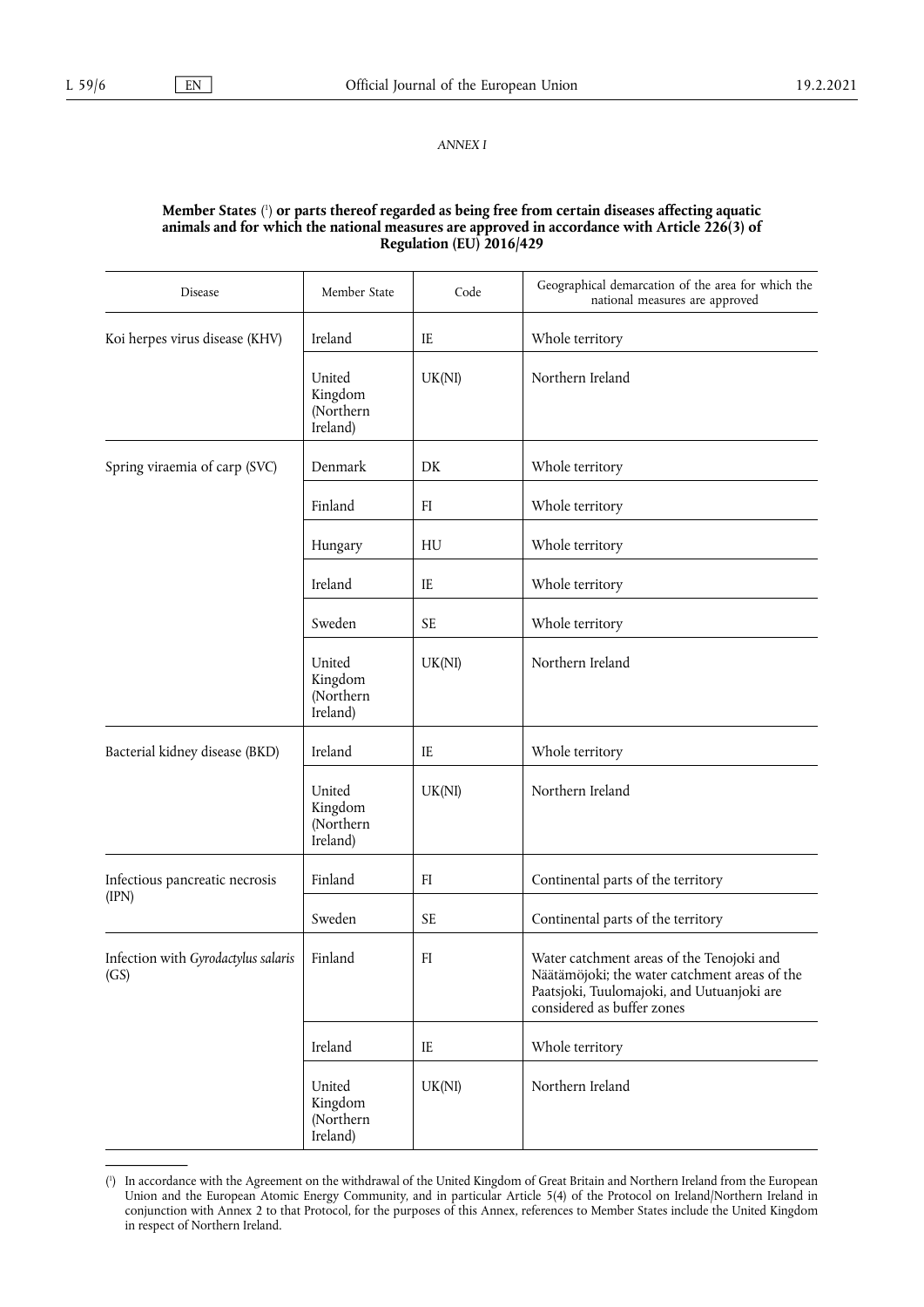| Ostreid herpesvirus $-1$ µvar<br>$(OsHV-1 \mu var)$ | Ireland                                     | IE     | Compartment 1: Sheephaven Bay<br>Compartment 3: Killala, Broadhaven and Blacksod<br>Bays<br>Compartment4: Streamstown Bay Compartment<br>5: Bertraghboy and Galway Bays<br>Compartment A: Tralee Bay Hatchery |
|-----------------------------------------------------|---------------------------------------------|--------|---------------------------------------------------------------------------------------------------------------------------------------------------------------------------------------------------------------|
|                                                     | United<br>Kingdom<br>(Northern)<br>Ireland) | UK(NI) | Territory of Northern Ireland except Dundrum<br>Bay, Killough Bay, Lough Foyle, Carlingford Lough,<br>Larne Lough and Strangford Lough                                                                        |
| Infection with salmonid<br>alphavirus (SAV)         | Finland                                     | FI     | Continental parts of the territory                                                                                                                                                                            |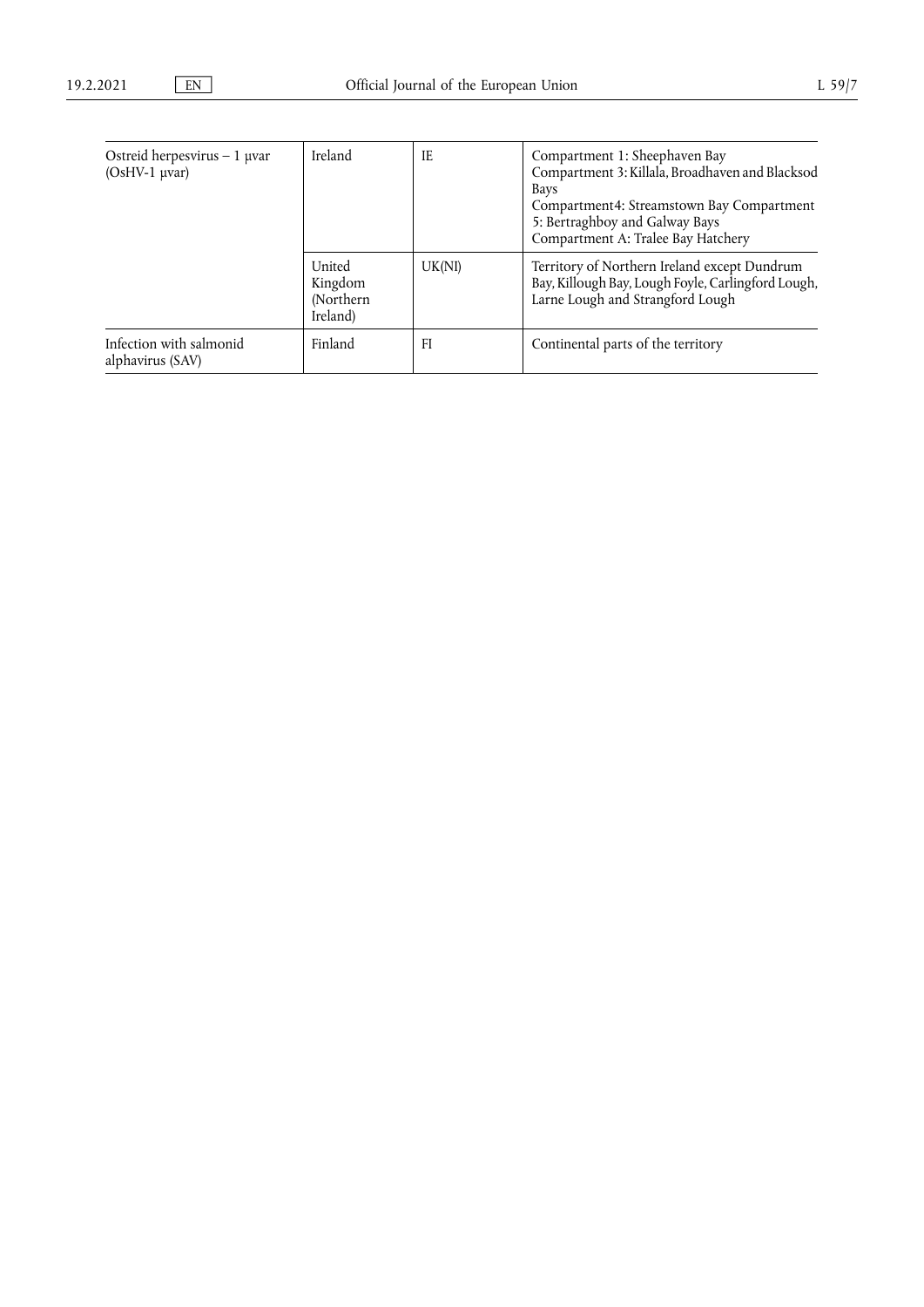## *ANNEX II*

## <span id="page-7-1"></span>**Member States** [\(](#page-7-0) 1 ) **or parts thereof with eradication programmes for certain diseases affecting aquatic animals and for which the national measures are approved in accordance with Article 226(3) of Regulation (EU) 2016/429**

| Disease                                 | Member State | Code      | Geographical demarcation of the area for which the<br>national measures are approved |
|-----------------------------------------|--------------|-----------|--------------------------------------------------------------------------------------|
| Bacterial kidney disease (BKD)          | Sweden       | <b>SE</b> | Continental parts of the territory                                                   |
| Infectious pancreatic necrosis<br>(IPN) | Sweden       | <b>SE</b> | Coastal parts of the territory                                                       |

<span id="page-7-0"></span>[<sup>\(</sup>](#page-7-1) 1 ) In accordance with the Agreement on the withdrawal of the United Kingdom of Great Britain and Northern Ireland from the European Union and the European Atomic Energy Community, and in particular Article 5(4) of the Protocol on Ireland/Northern Ireland in conjunction with Annex 2 to that Protocol, for the purposes of this Annex, references to Member States include the United Kingdom in respect of Northern Ireland.